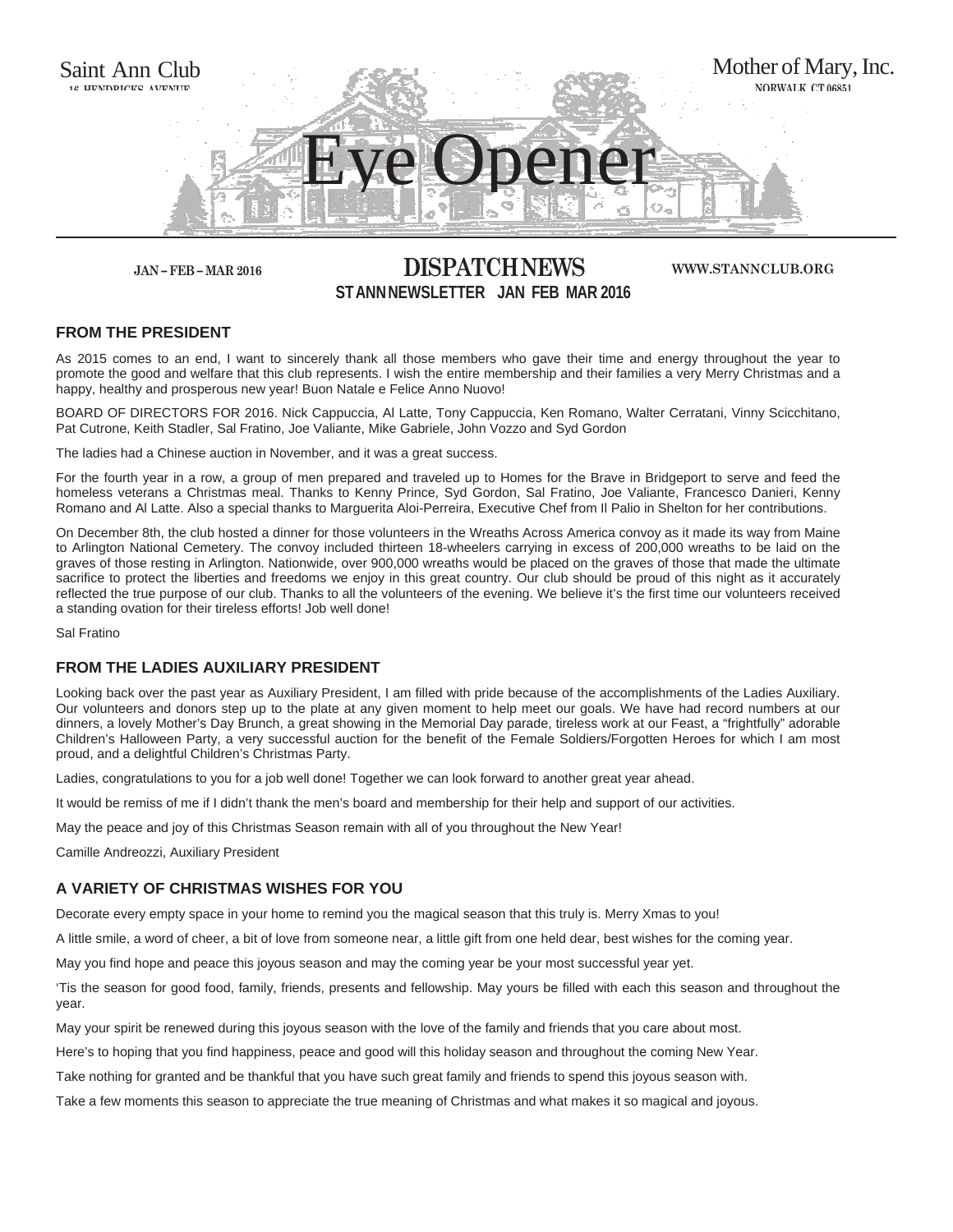Fill your heart with the warmth that is the closeness of your family, friends and loved ones this holiday season and forever.

Even though we don't see or talk to each other too often, I wish you nothing but the best this season and for the coming New Year.

This holiday season, try to appreciate the true meaning of Christmas and share the meaning with the ones that are closest to you.

Don't dwell on the past too much. Use this time of year to reflect on the good things in life that mean the most to you.

Smile often, love always and good things will find a way to enter your life to give you a true sense of happiness.

May your inner child come out this holiday season so you may truly enjoy and appreciate the small things in life that so often get overlooked.

May the holidays bring you new inspiration and joy. Wishing you all the happiness of the season in the new year.

Christmas is the time of giving and sharing, it is the time of loving and forgiving. May the miracle of Christmas fill your heart with warmth and love.

Wishing you and your family health, happiness, peace and prosperity this holiday season and in the coming New Year.

May the magic of Christmas fill your heart all year. May your Christmas sparkle and shine. Celebrate this holiday like a child. Have a great Christmas.

## **THE LITTLE MATCH GIRL**

Most terribly cold it was; it snowed, and was nearly quite dark, and evening-- the last evening of the year. In this cold and darkness there went along the street a poor little girl, bareheaded, and with naked feet. When she left home she had slippers on, it is true; but what was the good of that? They were very large slippers, which her mother had hitherto worn; so large were they; and the poor little thing lost them as she scuffled away across the street, because of two carriages that rolled by dreadfully fast.

One slipper was nowhere to be found; the other had been laid hold of by an urchin, and off he ran with it; he thought it would do capitally for a cradle when he some day or other should have children himself. So the little maiden walked on with her tiny naked feet, that were quite red and blue from cold. She carried a quantity of matches in an old apron, and she held a bundle of them in her hand. Nobody had bought anything of her the whole livelong day; no one had given her a single farthing.

She crept along trembling with cold and hunger--a very picture of sorrow, the poor little thing!

The flakes of snow covered her long fair hair, which fell in beautiful curls around her neck; but of that, of course, she never once now thought. From all the windows the candles were gleaming, and it smelt so deliciously of roast goose, for you know it was New Year's Eve; yes, of that she thought.

In a corner formed by two houses, of which one advanced more than the other, she seated herself down and cowered together. Her little feet she had drawn close up to her, but she grew colder and colder, and to go home she did not venture, for she had not sold any matches and could not bring a farthing of money: from her father she would certainly get blows, and at home it was cold too, for above her she had only the roof, through which the wind whistled, even though the largest cracks were stopped up with straw and rags.

Her little hands were almost numbed with cold. Oh! a match might afford her a world of comfort, if she only dared take a single one out of the bundle, draw it against the wall, and warm her fingers by it. She drew one out. "Rischt!" how it blazed, how it burnt! It was a warm, bright flame, like a candle, as she held her hands over it: it was a wonderful light. It seemed really to the little maiden as though she were sitting before a large iron stove, with burnished brass feet and a brass ornament at top. The fire burned with such blessed influence; it warmed so delightfully. The little girl had already stretched out her feet to warm them too; but--the small flame went out, the stove vanished: she had only the remains of the burnt-out match in her hand.

She rubbed another against the wall: it burned brightly, and where the light fell on the wall, there the wall became transparent like a veil, so that she could see into the room. On the table was spread a snow-white tablecloth; upon it was a splendid porcelain service, and the roast goose was steaming famously with its stuffing of apple and dried plums. And what was still more capital to behold was, the goose hopped down from the dish, reeled about on the floor with knife and fork in its breast, till it came up to the poor little girl; when--the match went out and nothing but the thick, cold, damp wall was left behind. She lighted another match. Now there she was sitting under the most magnificent Christmas tree: it was still larger, and more decorated than the one which she had seen through the glass door in the rich merchant's house.

Thousands of lights were burning on the green branches, and gaily-colored pictures, such as she had seen in the shop-windows, looked down upon her. The little maiden stretched out her hands towards them when--the match went out. The lights of the Christmas tree rose higher and higher, she saw them now as stars in heaven; one fell down and formed a long trail of fire.

"Someone is just dead!" said the little girl; for her old grandmother, the only person who had loved her, and who was now no more, had told her, that when a star falls, a soul ascends to God.

She drew another match against the wall: it was again light, and in the lustre there stood the old grandmother, so bright and radiant, so mild, and with such an expression of love.

"Grandmother!" cried the little one. "Oh, take me with you! You go away when the match burns out; you vanish like the warm stove, like the delicious roast goose, and like the magnificent Christmas tree!" And she rubbed the whole bundle of matches quickly against the wall, for she wanted to be quite sure of keeping her grandmother near her. And the matches gave such a brilliant light that it was brighter than at noon-day: never formerly had the grandmother been so beautiful and so tall. She took the little maiden, on her arm, and both flew in brightness and in joy so high, so very high, and then above was neither cold, nor hunger, nor anxiety--they were with God.

But in the corner, at the cold hour of dawn, sat the poor girl, with rosy cheeks and with a smiling mouth, leaning against the wall--frozen to death on the last evening of the old year. Stiff and stark sat the child there with her matches, of which one bundle had been burnt. "She wanted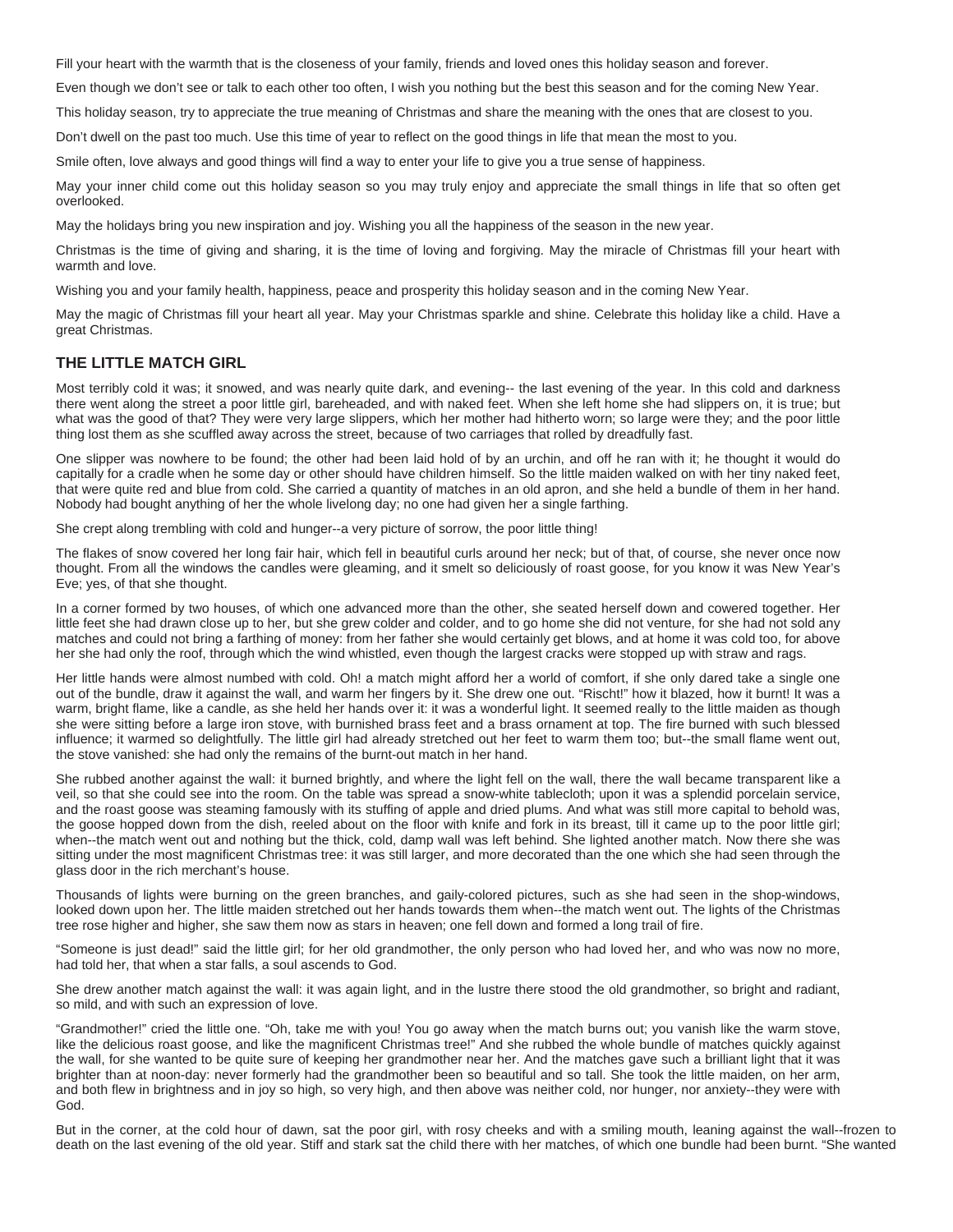to warm herself," people said. No one had the slightest suspicion of what beautiful things she had seen; no one even dreamed of the splendor in which, with her grandmother she had entered on the joys of a new year.

# **THE CHRISTMAS STORY: Luke – Chapter 2**

1. And it came to pass in those days, that there went out a decree from Caesar Augustus, that all the world should be taxed.

2. And this taxing was first made when Cyrenius was governor of Syria.

3. And all went to be taxed, every one into his own city.

4. And Joseph also went up from Galilee, out of the city of Nazareth, into Judaea, unto the city of David, which is called Bethlehem; (because he was of the house and lineage of David:)

5. To be taxed with Mary his espoused wife, being great with child.

6. And so it was, that, while they were there, the days were accomplished that she should be delivered.

7. And she brought forth her firstborn son, and wrapped him in swaddling clothes, and laid him in a manger; because there was no room for them in the inn.

8. And there were in the same country shepherds abiding in the field, keeping watch over their flock by night.

9. And, lo, the angel of the Lord came upon them, and the glory of the Lord shone round about them: and they were sore afraid.

10. And the angel said unto them, Fear not: for, behold, I bring you good tidings of great joy, which shall be to all people.

11. For unto you is born this day in the city of David a Saviour, which is Christ the Lord.

12. And this shall be a sign unto you; Ye shall find the babe wrapped in swaddling clothes, lying in a manger.

13. And suddenly there was with the angel a multitude of the heavenly host praising God, and saying,

14. Glory to God in the highest, and on earth peace, good will toward men.

15. And it came to pass, as the angels were gone away from them into heaven, the shepherds said one to another, Let us now go even unto Bethlehem, and see this thing which is come to pass, which the Lord hath made known unto us.

16. And they came with haste, and found Mary, and Joseph, and the babe lying in a manger

17. And when they had seen it, they made known abroad the saying which was told them concerning this child.

18. And all they that heard it wondered at those things which were told them by the shepherds.

19. But Mary kept all these things, and pondered them in her heart.

20. And the shepherds returned, glorifying and praising God for all the things that they had heard and seen, as it was told unto them.

21. And when eight days were accomplished for the circumcising of the child, his name was called JESUS, which was so named of the angel before he was conceived in the womb.

# **TO THE LADIES OF THE KITCHEN**

I would like to sincerely thank all the ladies who give freely of their time and effort to do the prep work for the dinners at our club. As everyone knows the hardest part of any job is the preparation, and all of the ladies that help, do a fabulous job. Your hard work and loving attention is a big part of the reason the dinners are so tasty and people come from miles around just enjoy them. You are all appreciated very much. The research of the Men Prince

## **ALZHEIMERS ASSOCIATION FUNDRAISER HELD AT ST ANNS**

December 11th there was a fundraiser dinner dance to benefit the Alzheimer's Association. It was a very nice event that was well attended. The following have made donations for the raffle. Please patronize them. Billy Genuiro and Steve Moran, D.J Dom, Dooney Bourke, Partners Café, J.B. Deli, Mikes Deli, Pat Spinola, Joe Valiente Jr., St Ann Club, Anytime Fitness, 203 Tan and Jessica Larose Cappuccia.

# **BOCCE BOCCE BOCCE**

There has been some interest in a men's and mixed Bocce league or Bocce night at the club so I will post a sign up sheet on the club bulletin board to see if there is ENOUGH interest! Warren Fondu 246-0377

## **MARINA NEWS**

We will have a marina meeting at the club on January 6, 2016 at 6:30 pm. This meeting will be before the club's joint meeting so please make every effort to attend. At the meeting we will hold an election of officers and committee members for the marina.

All positions are open, Chairman, Dock Master, Assistant Dock Master, Secretary and Treasurer. We will also elect 3 additional committee members. Current committee members are: Chairman - Warren Fondu, Dock master - Sal Covello Assistant Dock master – open, Secretary – open, Treasurer, Frank Fellicissimo, Committee members, Ed Matthews, Vince Pampena, Rinaldo Diiorio. Nominations will be taken from the floor followed by an election.

You may nominate yourself. You must be at the meeting in order to be elected. If you cannot be there and want to run for a particular position you need to contact me ahead of time. As I said ALL POSITIONS are open. I, for one, feel that it is time for a change of the guard so if you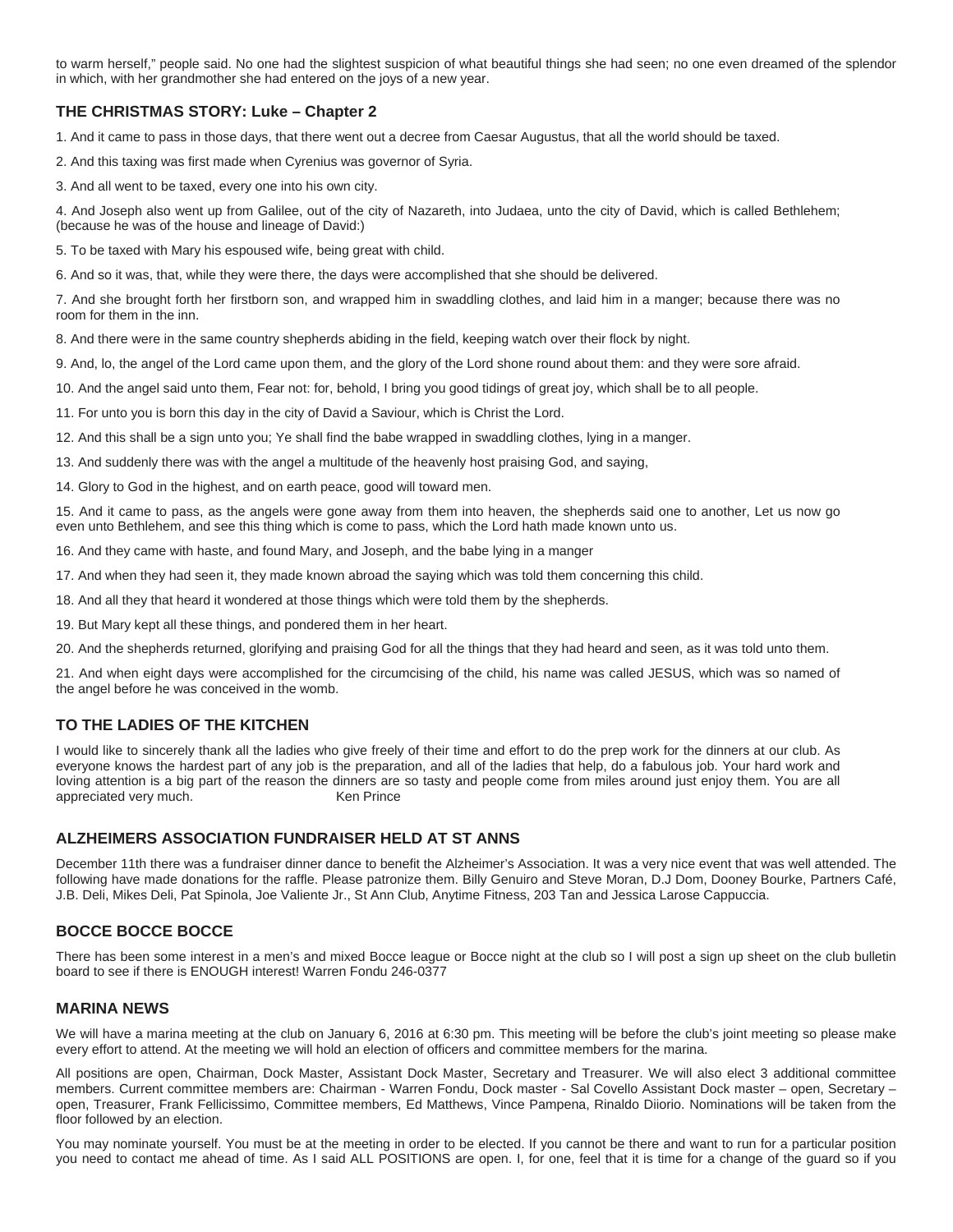have the time and interest please seriously consider a nomination for one or more of the positions. The election will be our primary order of business. As time permits we will discuss the marina docks and any other issues that anyone wants to discuss.

Thank You Warren Fondu Chairman

#### **MENS MEMBERS 1ST READINGS DECEMBER**

Nick Caruso sponsored by Patrick Shipman John Bovie sponsored by Pat Cutrone

#### **NEW MEMBERS:**

David Grecco sponsored by Frank Mauro sworn in October men's meeting Mike Tavolacci sponsored by Frank Mauro sworn it October men's meeting Peter Havens sponsored by Mike Gabriele sworn in November men's meeting

#### **2016 NEW LIFE MEMBERS:**

Joseph Chetta Louis Fabion Chris Iannacone Charles Johnson Frank Picchione Robert Siano Nicola Vona

## **ADDRESS CHANGES AND E-MAIL ADDRESSES**

In an effort to bring the club more into the electronic age we are asking that anyone with an e-mail address, who hasn't done so already, to please send it to Ken Romano. His e-mail address is rmyken@aol.com. We will use these addresses to update events and schedules as well as save postage and be able to keep members informed on a timely basis.

If you move and need to change your physical address, for the men contact Ken Romano and for the ladies, contact Carolyn Shanahan at 203- 8462140 or email her at Shannahan776@gmail.com.

## **PLEASE READ**

Any one wishing to contribute to this newsletter is encouraged to do so. Please contact Eric Fleisch at 847-7669 or by e-mail at BIGE101@ optonline.net. The next edition will be sent on or about March 31, 2016.

## **SICK OR HOSPITALIZED MEMBERS**

If you know any member that is sick or hospitalized contact J. Ruggiero at 866-1477, for men. For the ladies contact Barbara Antonelli at (203) 866-3953.

A gift basket and card will be sent. If anyone knows of an Auxiliary member who has been permanently placed in a nursing home please contact Betty Brink with the information at (203) 847-8133. We would like to keep in touch with them by sending a card.